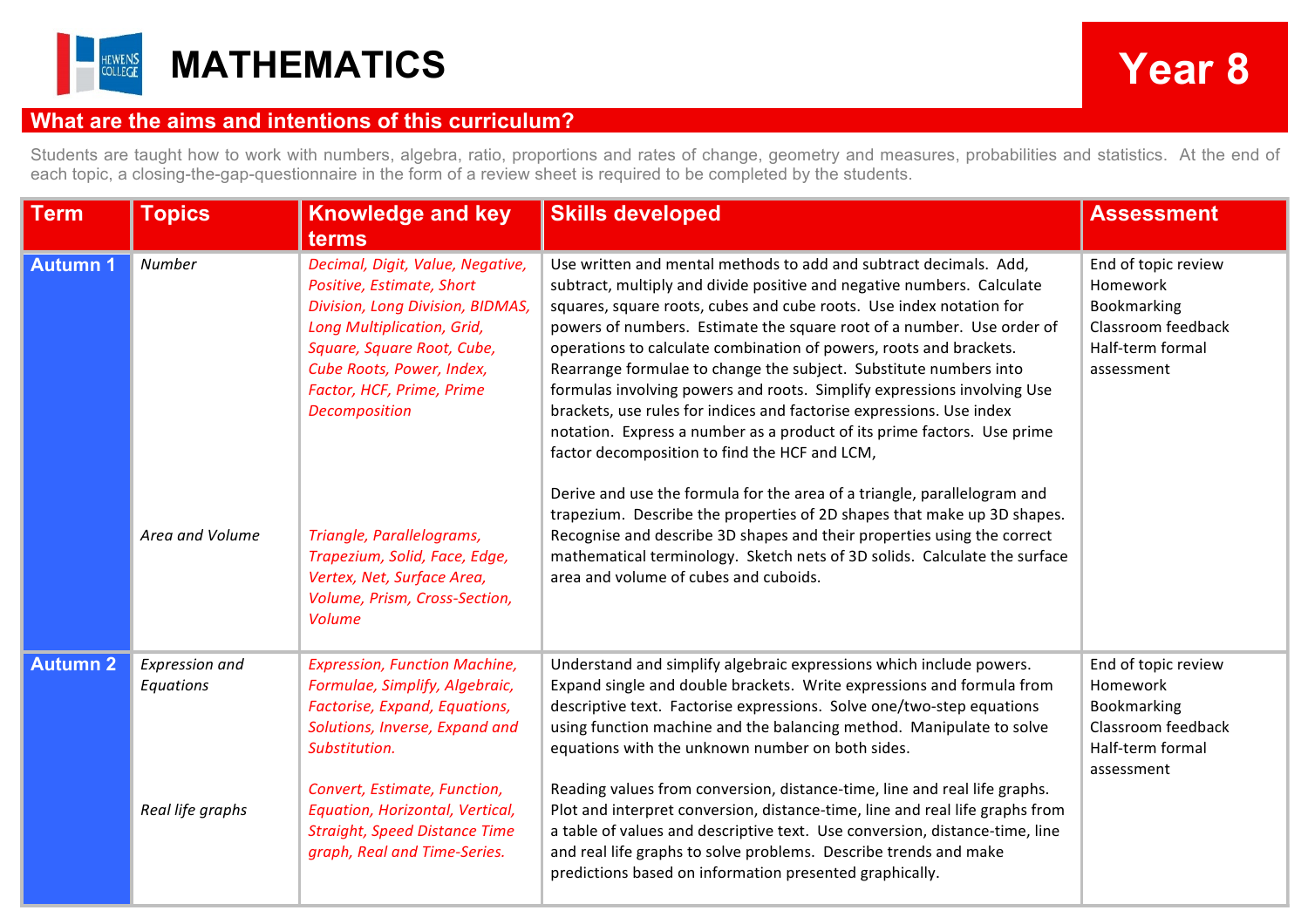| <b>Spring 1</b> | <b>Decimals and Ratio</b><br><b>Lines and Angles</b>          | Order, Round, Symbols,<br>Negative, Unitary Method,<br><b>Multiplier and Divider,</b><br>Inequality, Greater than, less<br>than, equal.<br>Angle, Triangle, Perpendicular,<br>Parallel, Intersecting,<br>Quadrilateral, Vertically<br>Opposite, Alternate,<br>Corresponding, Co-interior, Sum,<br>Interior, Exterior, Polygons                                             | Round to place value for integers and decimals. Order positive and<br>negative decimals. Use inequality > and < to compare negative decimals.<br>Add, subtract, multiply and divide decimals of any size. Multiply and divide<br>by decimals by 0.1 and 0.01. Use ratios that involve decimals. Solve<br>proportion problems that involve decimals.<br>Recognise quadrilaterals and describe their properties. Solve geometrical<br>problems using side and angle properties of triangles and quadrilaterals.<br>Identify alternate, corresponding and co-interior angles in parallel lines.<br>Solve problems using properties of angles in parallel and intersecting lines.<br>Calculate the sum of the interior and exterior angles of a polygon.<br>Calculate the interior and exterior angles of a polygon.                                                                                                                                                                                                                                                             | End of topic review<br>Homework<br>Bookmarking<br>Classroom feedback<br>Half-term formal<br>assessment |
|-----------------|---------------------------------------------------------------|----------------------------------------------------------------------------------------------------------------------------------------------------------------------------------------------------------------------------------------------------------------------------------------------------------------------------------------------------------------------------|------------------------------------------------------------------------------------------------------------------------------------------------------------------------------------------------------------------------------------------------------------------------------------------------------------------------------------------------------------------------------------------------------------------------------------------------------------------------------------------------------------------------------------------------------------------------------------------------------------------------------------------------------------------------------------------------------------------------------------------------------------------------------------------------------------------------------------------------------------------------------------------------------------------------------------------------------------------------------------------------------------------------------------------------------------------------------|--------------------------------------------------------------------------------------------------------|
| <b>Spring 2</b> | Calculating with<br>fractions<br>Revision                     | Numerator, Denominator,<br><b>Common Denominator, Mixed</b><br>Number, Improper fraction,<br><b>Equivalent fraction, Reciprocals</b>                                                                                                                                                                                                                                       | Add and subtract fractions with any size denominator. Multiply integers<br>and fractions by a fraction. Convert fractions to decimals. Write one<br>amount as a fraction of another. Find the reciprocal of a number. Divide<br>integers and fractions by a fraction. Use the four operations with mixed<br>numbers.                                                                                                                                                                                                                                                                                                                                                                                                                                                                                                                                                                                                                                                                                                                                                         | End of topic review<br>Homework<br>Bookmarking<br>Classroom feedback<br>Half-term formal<br>assessment |
| <b>Summer 1</b> | Straight line graphs<br>Percentage, decimals<br>and fractions | Vertically, Intersect, Function,<br>Coordinates, Gradient,<br>Midpoint, Y-intercept<br>Numerator, Denominator,<br><b>Common Denominator, Mixed</b><br>Number, Improper fraction,<br><b>Equivalent fraction, Percentage,</b><br><b>Original Price, Selling Price,</b><br>Percentage profit, Percentage<br>loss, Reverse percentage, Credit<br><b>Cost Price and Deposit</b> | Recognise when two variables are in direct proportion. Plot and draw<br>straight line and linear graphs from a table of values. Describe and<br>determine the variables of an equation of a straight line $y = mx + c$ .<br>Graphically, determine the gradient of a straight line graph. $\Delta y / \Delta x$ .<br>Graphically, determine the y-intercept of a straight line graph (where it<br>crosses the y-axis.) Find midpoints of line segments. Write the equations<br>of straight line graphs in the form $y = mx + c$ .<br>Distinguish between recurring and terminating decimals. Recall equivalent<br>fractions, decimals and percentages. Convert between decimals,<br>percentages or equivalent fractions to arrange them in order. Use the<br>equivalence of fractions, decimals and percentages to compare<br>proportions. Express one number as a percentage of another. Find<br>percentage increase and decrease of any amount. Use a multiplier to<br>calculate percentage increase and decrease. Use the unitary method to<br>solve percentage problems. | End of topic review<br>Homework<br>Bookmarking<br>Classroom feedback<br>Half-term formal<br>assessment |